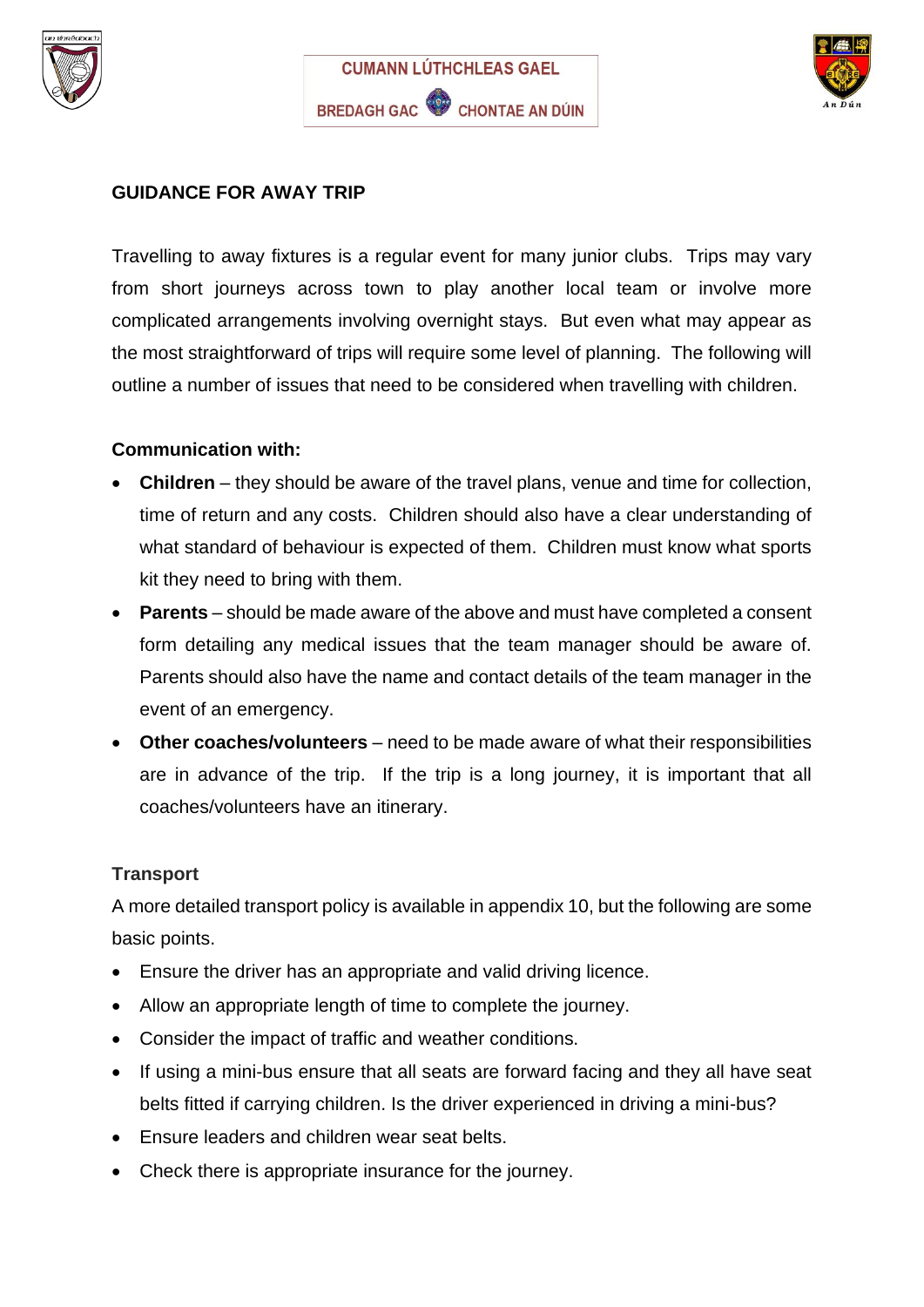





- Clarify supervision requirements with other leaders. The driver should not be considered as a supervisor during the journey.
- Ensure that the vehicle is road worthy.

#### **Ratio**

Dependent on the sport the ratio of adult to child may vary but what ever is considered appropriate would generally need to be increased when travelling away from home.

#### **Insurance**

In addition to the mini-bus/car insurance, the team manager needs to ensure that the clubs general insurance covers travel to away events.

#### **Emergencies**

Ensure that the vehicle has breakdown and recovery cover. At least one of the leaders should be trained in first aid procedures and a first aid kit should be available. The leader should have access to a mobile phone and contact details for all the children.

The above are only basic points of advice and are not comprehensive guidelines. For more detailed guidelines see Safe Sport Away.

#### **Hosting**

Being a host family or being hosted is an integral part of many sports and, if handled appropriately, can add to a child's enjoyment and experience at a competition. The whole area of hosting though can create a great deal of concern for parents, children and the hosts. It is in response to these concerns that we have drawn up the following guidelines.

Being a host can be a particularly challenging role, but also very rewarding. A host should be provided with as much information about the child/children staying with them and details of the competition. They in turn should agree to provide references and be vetted when this is available.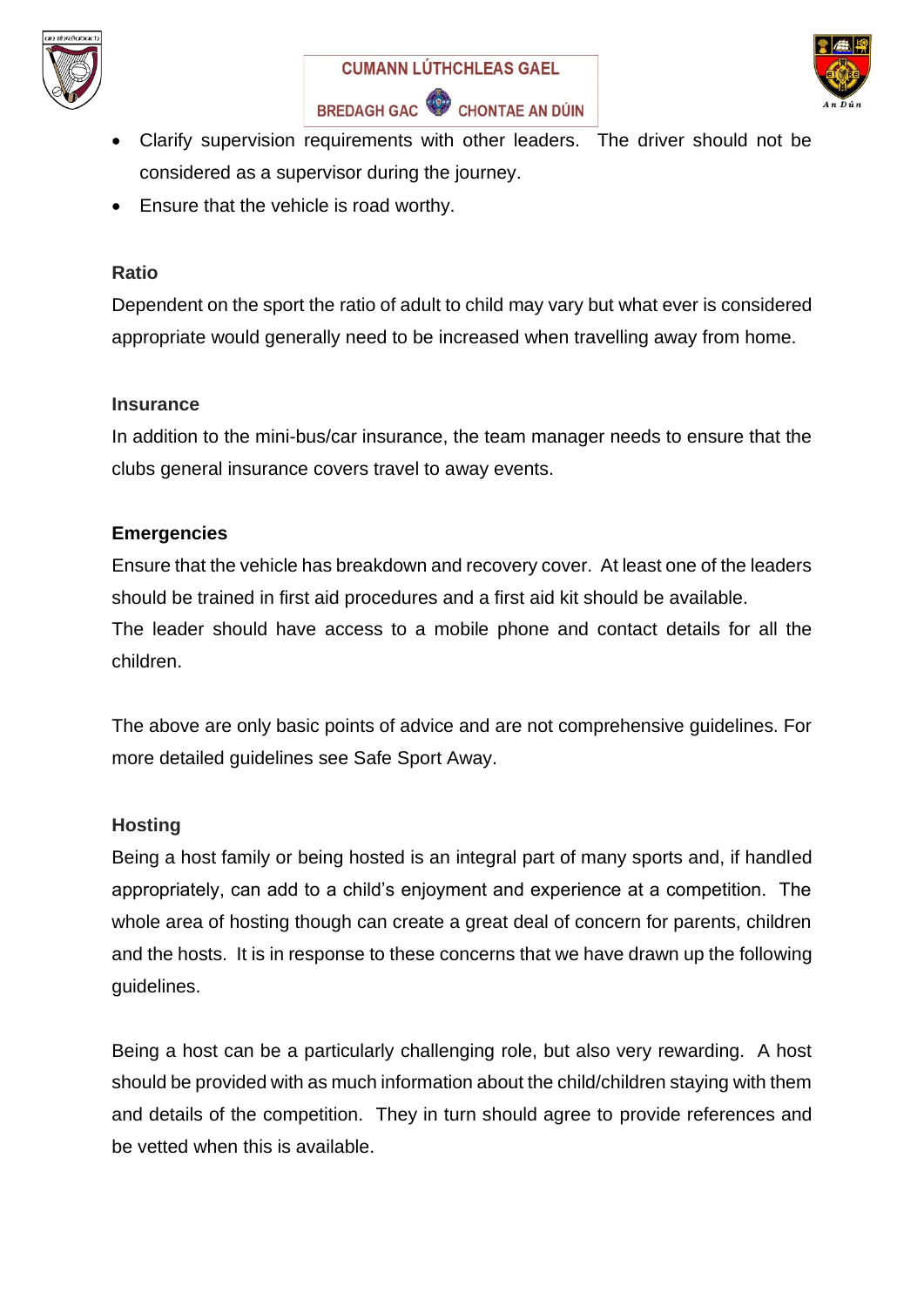





With the introduction of the Criminal Records Bureau, Disclosure Scotland and the Pre-Employment Consultancy Service, access to vetting for sports clubs organising events within England, Scotland, Wales or Northern Ireland should be achievable.

When arranging for events/trips abroad, the club will be dependent on the ability of the host organisation to access vetting services and obtain appropriate references. It is still the responsibility of the trip organiser to provide the hosts with the relevant information on the child and details of what is expected.

*It is the responsibility of Bredagh's organiser to ensure that the receiving club are aware that in the event of a problem in relation to the safety of any child then Bredagh GAC will respond in accordance with their policies and procedures. Where the host club have a similar procedure then it can be agreed that this is initiated.*

### **Child/Youth Member**

|           | <b>Right To:</b>                     |           | <b>Responsibility</b>                  |  |
|-----------|--------------------------------------|-----------|----------------------------------------|--|
|           | Be safe.                             |           | Show respect to their host families.   |  |
|           | Have any concerns listened to.       | $\bullet$ | Show<br>respect to other<br>youth      |  |
|           | Be respected by their coach and      |           | members and their leaders.             |  |
|           | host family.                         | $\bullet$ | Reporting inappropriate behaviour      |  |
| $\bullet$ | Have easy access to phone contact    |           | or risky situations.                   |  |
|           | with the trip organiser.             | $\bullet$ | Attending any prior planning meeting   |  |
|           | Have a list of events (itinerary).   |           | to ensure they are fully informed of   |  |
|           | Regular group meetings with other    |           | the plans.                             |  |
|           | young people.                        | $\bullet$ | Maintain the sport's reputation by     |  |
|           | their<br>religious<br>needs<br>Have  |           | adhering to their code of conduct.     |  |
|           | facilitated.                         | $\bullet$ | Discussing their dietary needs with    |  |
|           | Have prior knowledge of the climatic |           | the host family (though it is the      |  |
|           | variation to enable them to bring    |           | parent's/organiser's responsibility to |  |
|           | adequate clothing.                   |           | ensure this information is passed on   |  |
|           | made aware of the codes<br>Be.       |           | in advance).                           |  |
|           | required for phoning home.           |           |                                        |  |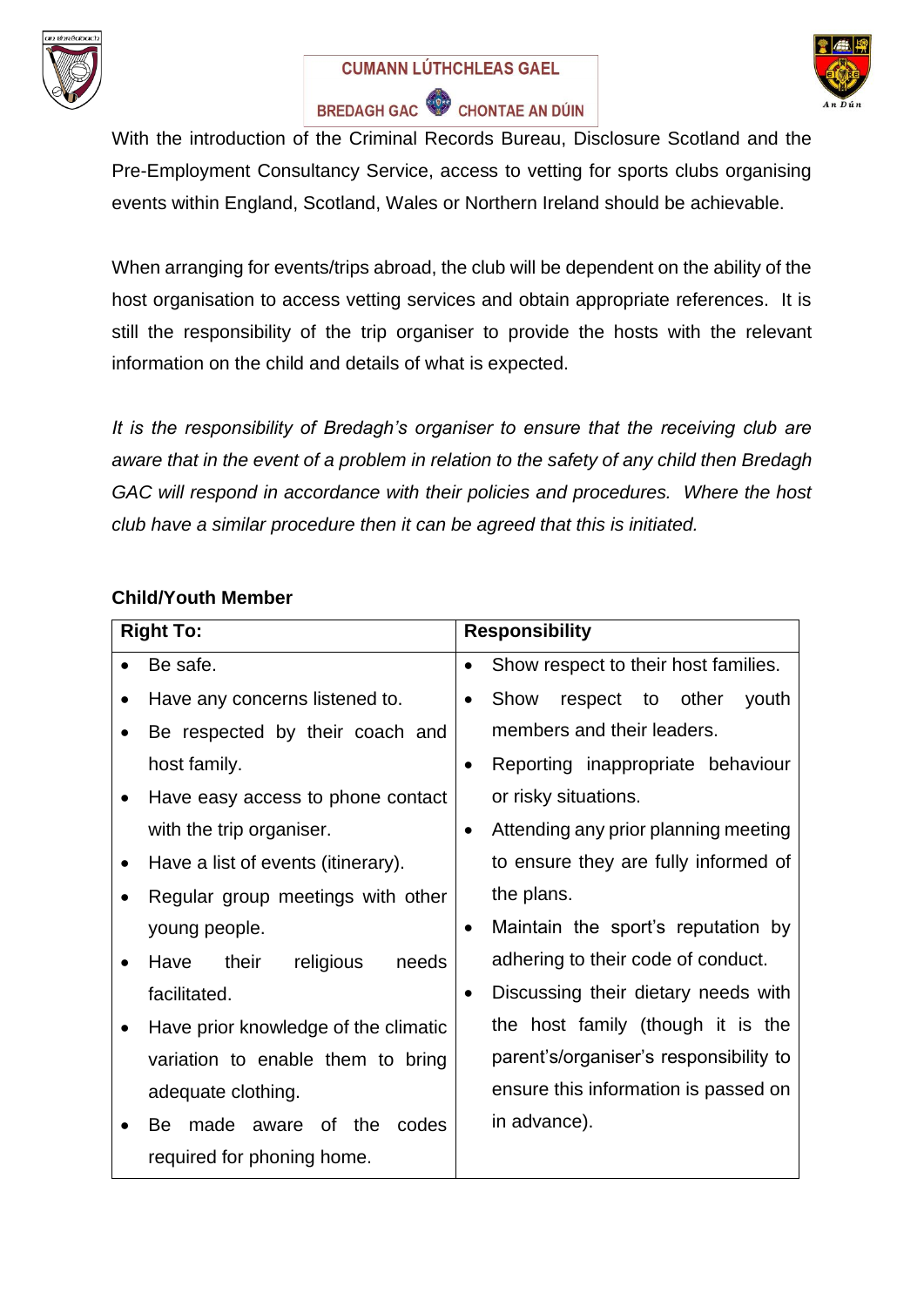



# BREDAGH GAC CHONTAE AN DÚIN

| Maps of the local area.              | $\bullet$ | Maintain the accommodation to the   |
|--------------------------------------|-----------|-------------------------------------|
| Have the currency of the country     |           | standard set by the family.         |
| they are visiting explained to them. | $\bullet$ | Be aware that they are acting as an |
| Be made aware of collection and      |           | ambassador for their sport and on   |
| drop off arrangements.               |           | occasions their country.            |
|                                      |           | Dependent on arrangements with      |
|                                      |           | parents, manage their own money.    |
|                                      |           |                                     |

# **Coach/manager**

| <b>Right To:</b>                                             |           | <b>Responsibility</b>                   |
|--------------------------------------------------------------|-----------|-----------------------------------------|
| Have support form their Governing                            | $\bullet$ | To plan well in advance of the trip.    |
| Body if reporting any concerns about                         | $\bullet$ | <b>Check Governing Body guidelines.</b> |
| the arrangements.                                            | $\bullet$ | Gather information on destination       |
| from<br>protected<br>abuse<br>Be<br>by                       |           | and venue (if possible carry out a      |
| children/youths,<br>other<br>adults,                         |           | risk assessment).                       |
| members or parents involved in the                           | $\bullet$ | Facilitate information meetings prior   |
| trip.                                                        |           | to the trip for parents and children.   |
| Not be left vulnerable when working                          | $\bullet$ | Maintain<br>confidentiality<br>about    |
| with children.                                               |           | sensitive information.                  |
| Receive the relevant information                             | $\bullet$ | Be a role-model during the trip         |
| from parents/guardians in advance                            |           | (disciplined/committed/time             |
| of the trip i.e.                                             |           | keeping).                               |
| Dietary needs                                                | $\bullet$ | Fostering team work to ensure the       |
| Any personal care needs                                      |           | safety of youth members in their        |
| Emergency contact numbers                                    |           | care.                                   |
| medial consent form/<br>Signed                               | $\bullet$ | Respond<br>children/youth<br>to         |
| permission form                                              |           | members' statements and concerns.       |
| List of any medication/allergies<br>$\overline{\phantom{0}}$ |           | Record any complaints or accidents      |
| E111 form completed (EU visits).                             |           | on relevant documentation.              |
| Be respected by the children in                              | $\bullet$ | Provide the children, parents and       |
| preparation for and during the trip.                         |           | host with an itinerary of events.       |
|                                                              |           |                                         |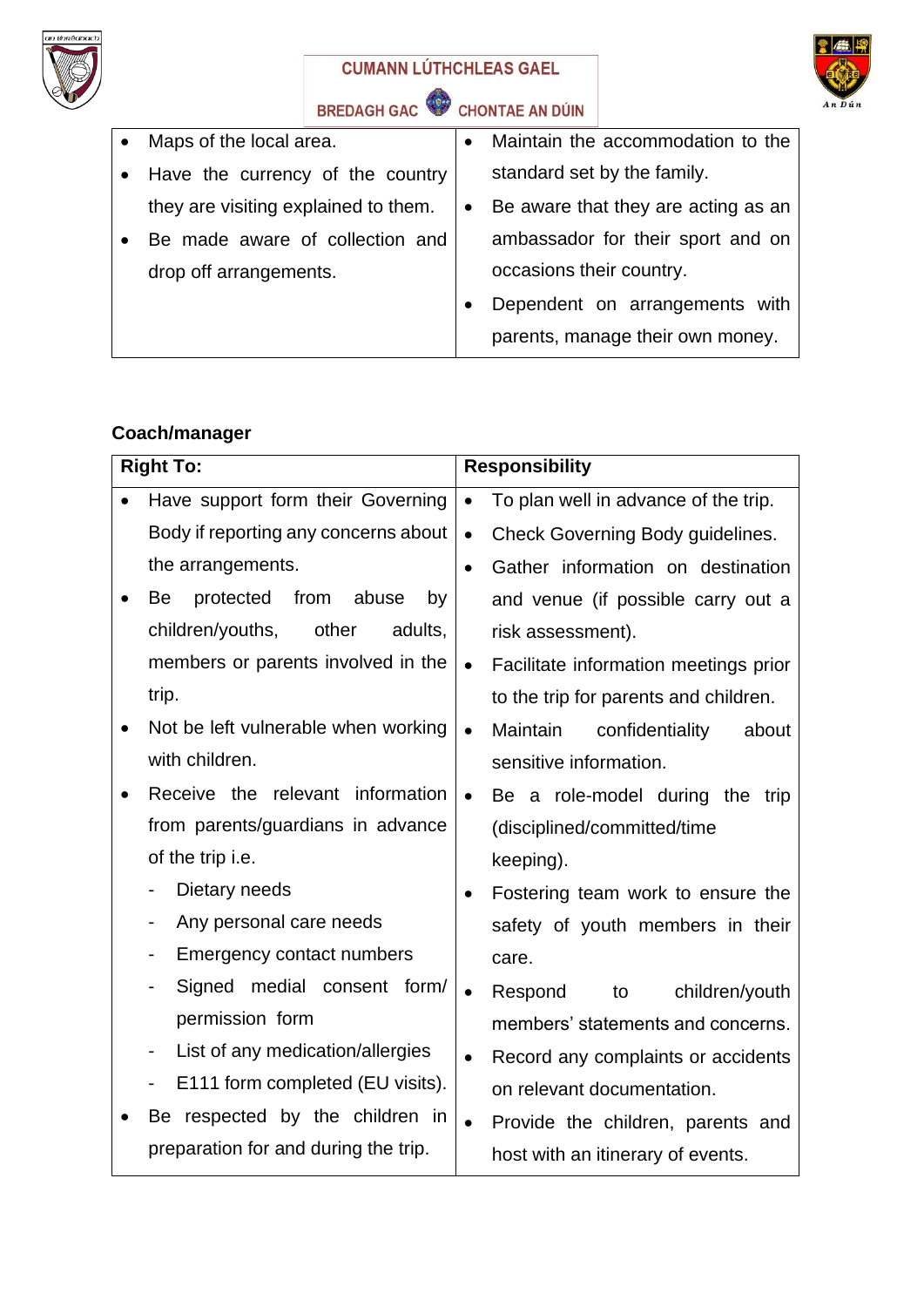



BREDAGH GAC<sup>C</sup> CHONTAE AN DÚIN

| To have any personal "out of pocket"      | $\bullet$ | Have<br>clear<br>arrangements<br>for      |
|-------------------------------------------|-----------|-------------------------------------------|
| expenses reimbursed.                      |           | collecting and transporting children      |
| To be able to apply sanctions in line     |           | during the trip.                          |
| with the Governing Body guidelines        | $\bullet$ | Ensure that if a young person has to      |
| and discussed prior to the trip.          |           | share a room that it is with someone      |
| To have time off <i>i.e.</i> that another |           | of the same sex and that they are         |
| adult is the point of contact for an      |           | aware of who this is in advance.          |
| rather<br>than<br>emergency<br>one        | $\bullet$ | Check adequate insurance cover is         |
| individual all the time.                  |           | arranged.                                 |
|                                           |           | Ensure they have received<br>the          |
|                                           |           | relevant documentation from<br>the        |
|                                           |           | child's parents/guardians.                |
|                                           | $\bullet$ | To inform parents and children of         |
|                                           |           | standards of behaviour required and       |
|                                           |           | possible sanctions.                       |
|                                           |           | To<br>that<br>there<br>ensure<br>is<br>an |
|                                           |           | appropriate adult/child ratio.            |
|                                           | $\bullet$ | To submit a report to club after the      |
|                                           |           | trip.                                     |
|                                           | $\bullet$ | Make parents and children aware of        |
|                                           |           | photographic<br>policy and<br>obtain      |
|                                           |           | parent's signature (or include on         |
|                                           |           | permission form).                         |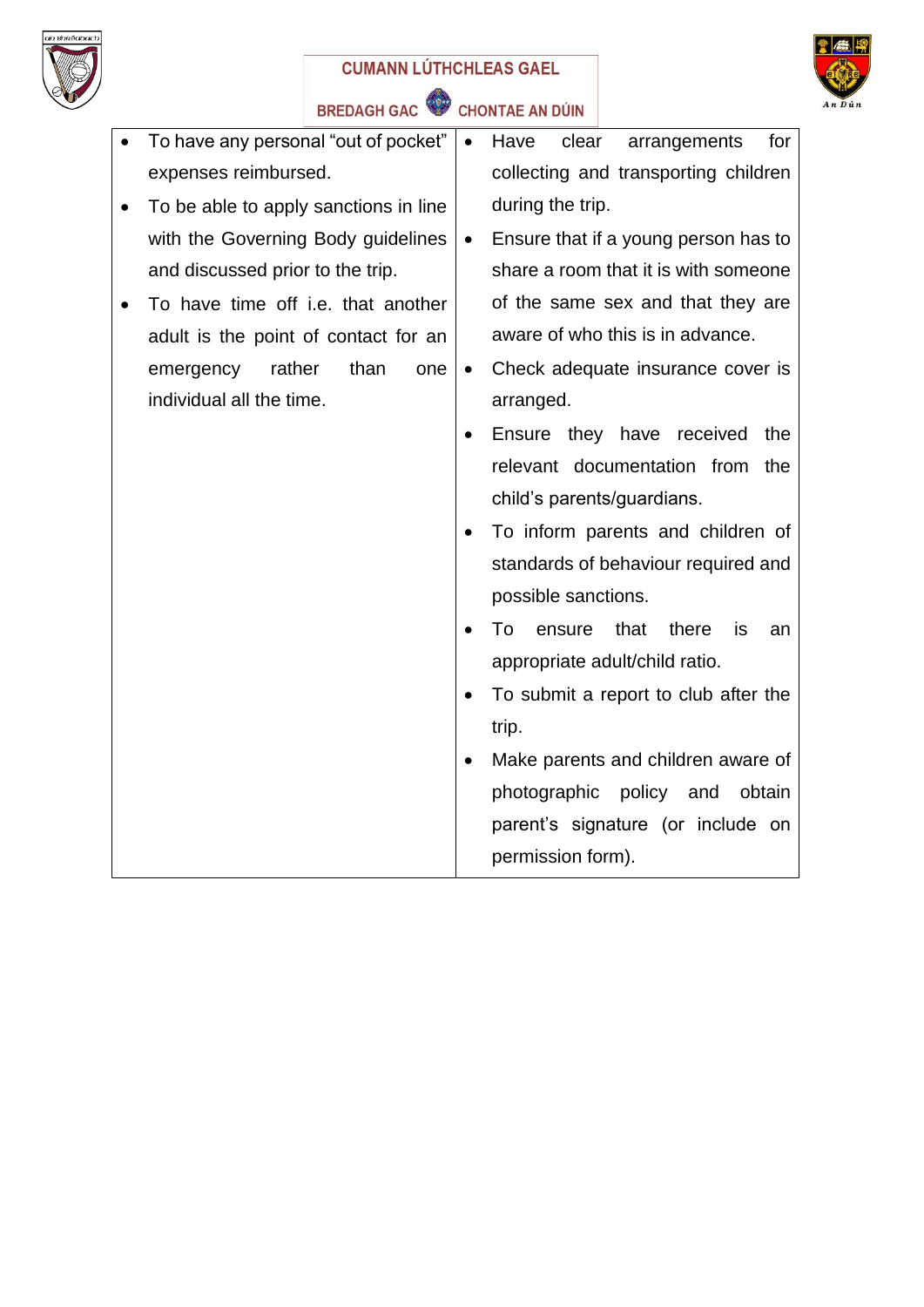



# **Parents/Guardians**

| <b>Right To:</b>                           | <b>Responsibility</b> |                                      |
|--------------------------------------------|-----------------------|--------------------------------------|
| Know their child is safe.                  | $\bullet$             | To be aware of the Code of Conduct   |
| Be informed of any problems or             |                       | for children, coaches and hosts.     |
| concerns relating to their children.       | $\bullet$             | To agree sanctions with the coach    |
| Be informed if their child is injured.     |                       | and child prior to the trip.         |
| Have their consent sought prior to         | $\bullet$             | Ensure the child has appropriate     |
| the trip.                                  |                       | spending money.                      |
| Contribute<br>decisions<br>the<br>to<br>in | $\bullet$             | To pay for relevant costs prior to   |
| planning the trip (when appropriate).      |                       | their child going on the trip.       |
| Have knowledge of where their child        | $\bullet$             | Provide the coach with all relevant  |
| is staying and with whom.                  |                       | documents and emergency contact      |
| Have a contact number for their            |                       | number.                              |
| child's hosts and trip organiser.          | $\bullet$             | Ensure the child has a passport (if  |
| Have a detailed itinerary of events        |                       | required) prior to the trip.         |
| that their child will be taking part in.   | $\bullet$             | Provide appropriate clothing to meet |
|                                            |                       | the needs of the child while away    |
|                                            |                       | from home.                           |
|                                            |                       | Drop off and collect their child at  |
|                                            |                       | agreed time.                         |
|                                            |                       | Encourage their child to play by the |
|                                            |                       | rules.                               |

# **Hosts**

| <b>Right To:</b>                    |           | <b>Responsibility</b>            |  |  |
|-------------------------------------|-----------|----------------------------------|--|--|
| • To be treated with respect by the |           | • To have agreed to a Code of    |  |  |
| children, coaches and parents.      |           | Conduct.                         |  |  |
| To have prior knowledge of any      | $\bullet$ | To consent to checks/references  |  |  |
| special requirements e.g.           |           | their<br>sought<br>into<br>being |  |  |
| Medical                             |           | appropriateness of being hosts.  |  |  |
| Food                                |           |                                  |  |  |
|                                     |           |                                  |  |  |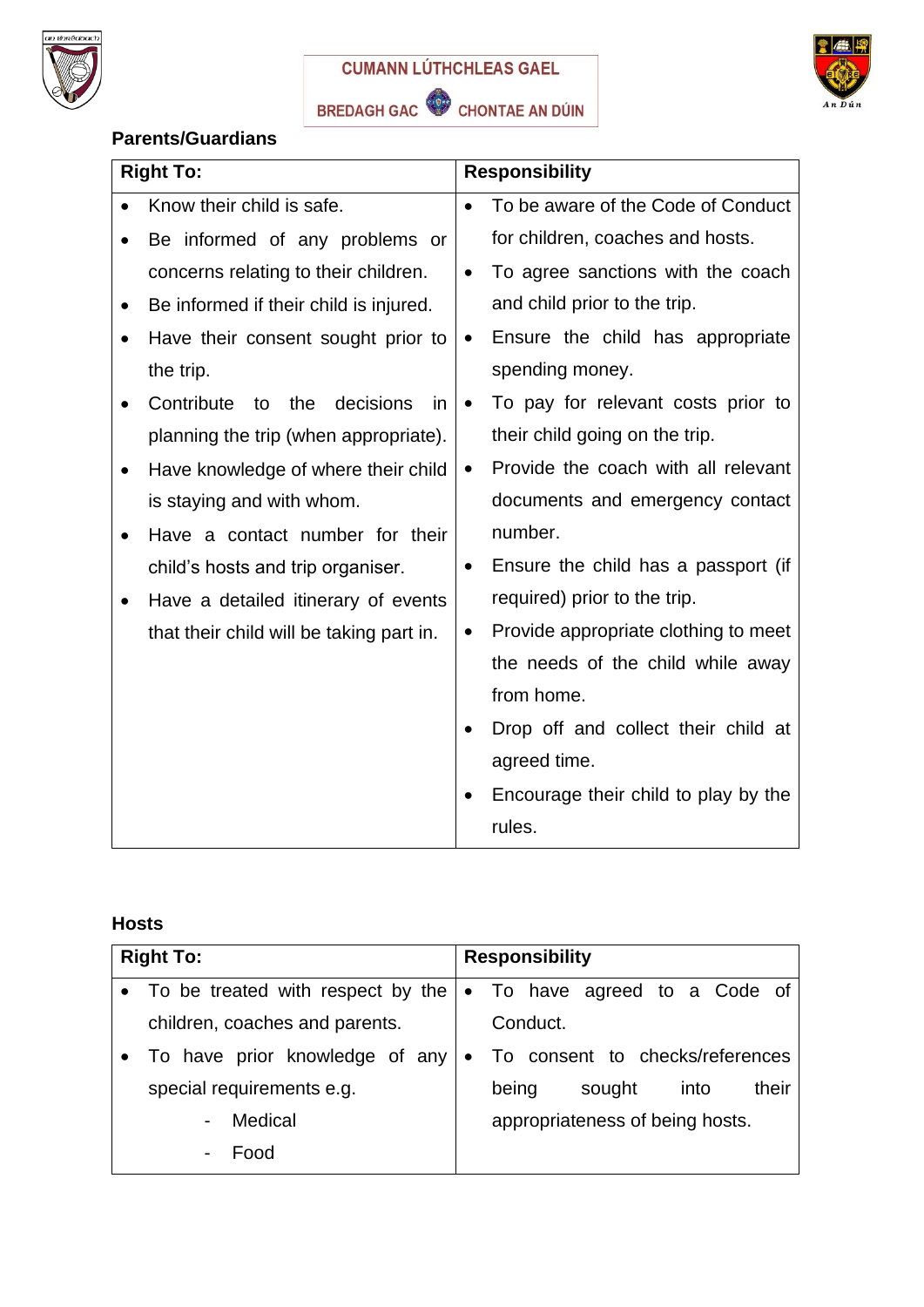



| Religious                              | $\bullet$ | To provide a safe and supportive     |
|----------------------------------------|-----------|--------------------------------------|
| Transport                              |           | environment for the children while   |
| Mobility.<br>$\blacksquare$            |           | they are hosting them.               |
| To have telephone contacts, lists of   | $\bullet$ | To attend host family meeting prior  |
| parents and coaches in the event of    |           | to and during the competition of     |
| an emergency.                          |           | arranged.                            |
| To be financially reimbursed for any   |           |                                      |
| expenses (when agreed).                |           | To provide the child with a positive |
| To be informed of competition          |           | experience of staying way from       |
| details.                               |           | home and possibly a different        |
| To have clearly defined roles prior to |           | culture.                             |
| the event.                             |           |                                      |
| To be consulted about any change in    |           |                                      |
| plans.                                 |           |                                      |
|                                        |           |                                      |

# **Overseas Trips**

When arranging for events/trips abroad the club will be dependent on the ability of the host organisation to access vetting services and obtain appropriate references. It is still the responsibility of the trip organiser to provide the hosts with the relevant information on the child and details of what is expected.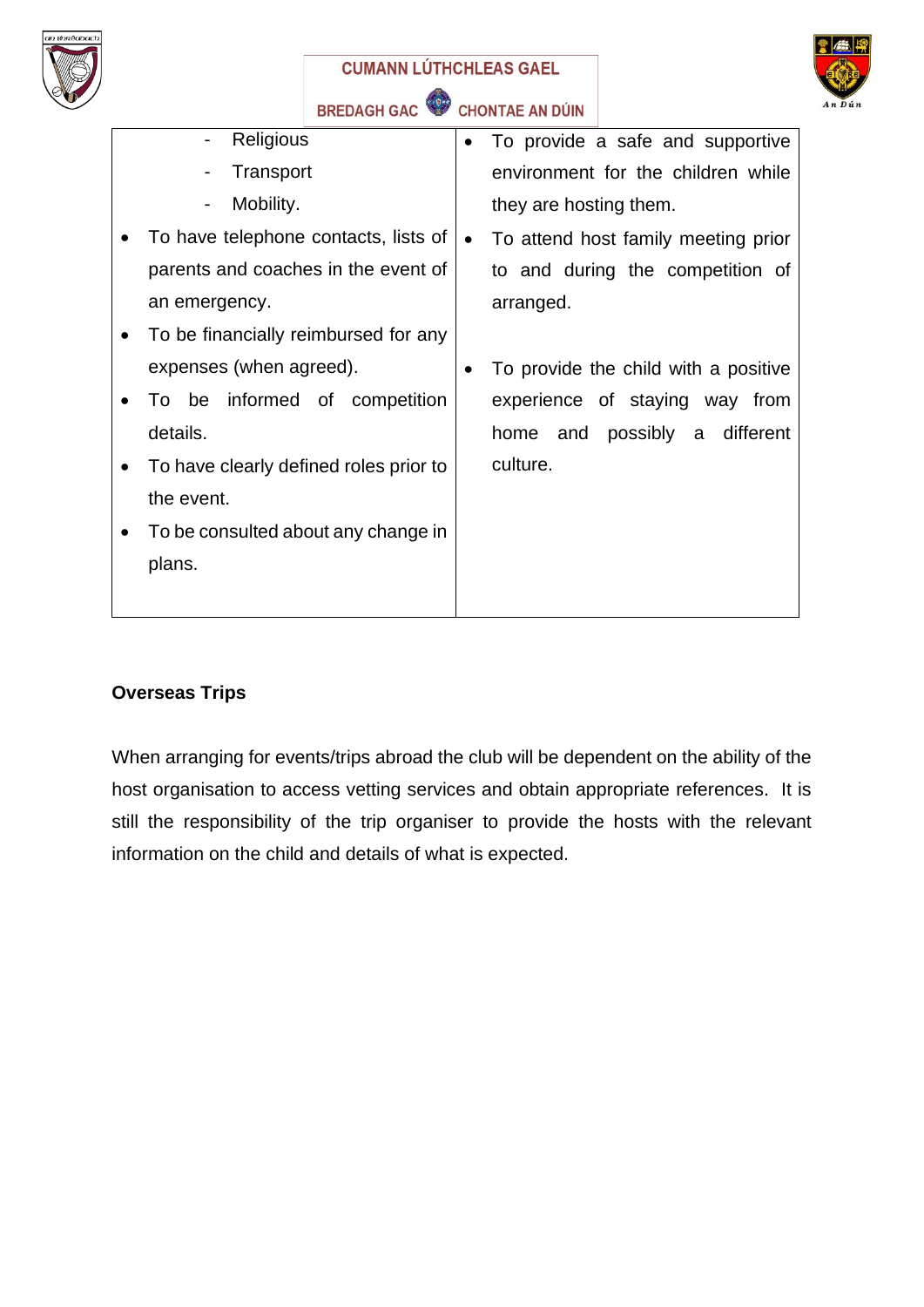





### **Appendix 1 Guidance on Away trips**

### **STANDARD PARENTAL/GUARDIANS CONSENT FORM**

Anything written on this form will be held in confidence. Our coaches need to know these details in order to meet the specific needs of your child.

I give permission for my child to attend for training and playing sessions.

### **CHILD'S FULL NAME:**

| <b>ADDRESS:</b> |                                                              |
|-----------------|--------------------------------------------------------------|
|                 |                                                              |
|                 |                                                              |
|                 |                                                              |
|                 |                                                              |
|                 |                                                              |
|                 |                                                              |
|                 |                                                              |
|                 |                                                              |
|                 |                                                              |
|                 |                                                              |
|                 |                                                              |
| <b>TAKEN:</b>   | DETAILS OF ANY KNOWN ALLERGIES, CONDITIONS, MEDICATION BEING |
|                 |                                                              |

**………………………………………………………………………………………………… ………………………………………………………………………………………………….**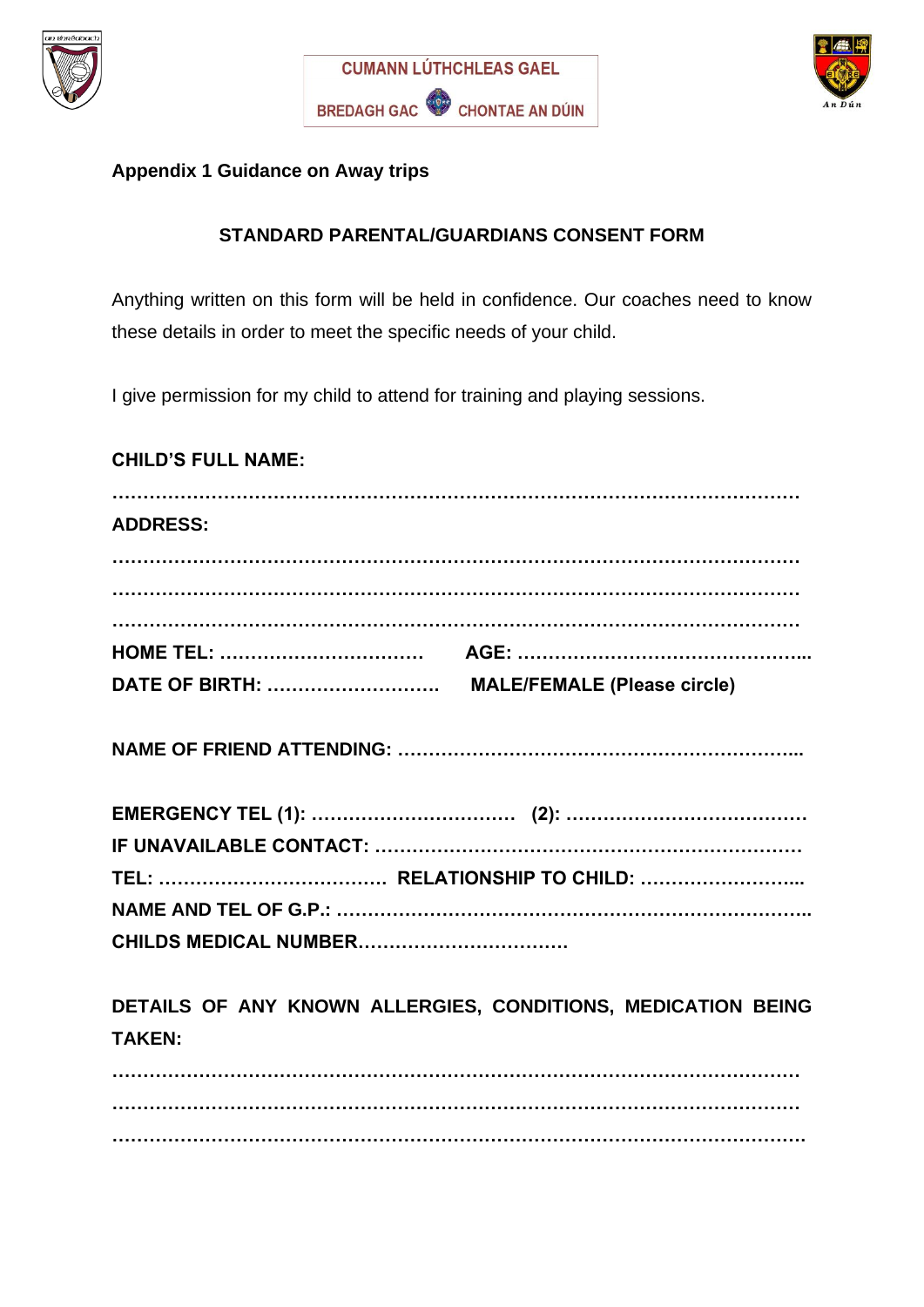







**ANY OTHER SPECIAL NEEDS, REQUIREMENTS OR DIRECTIONS THAT WOULD BE HELPFUL FOR THE COACHES TO KNOW ABOUT:**

**………………………………………………………………………………………………… ………………………………………………………………………………………………… ………………………………………………………………………………………………….**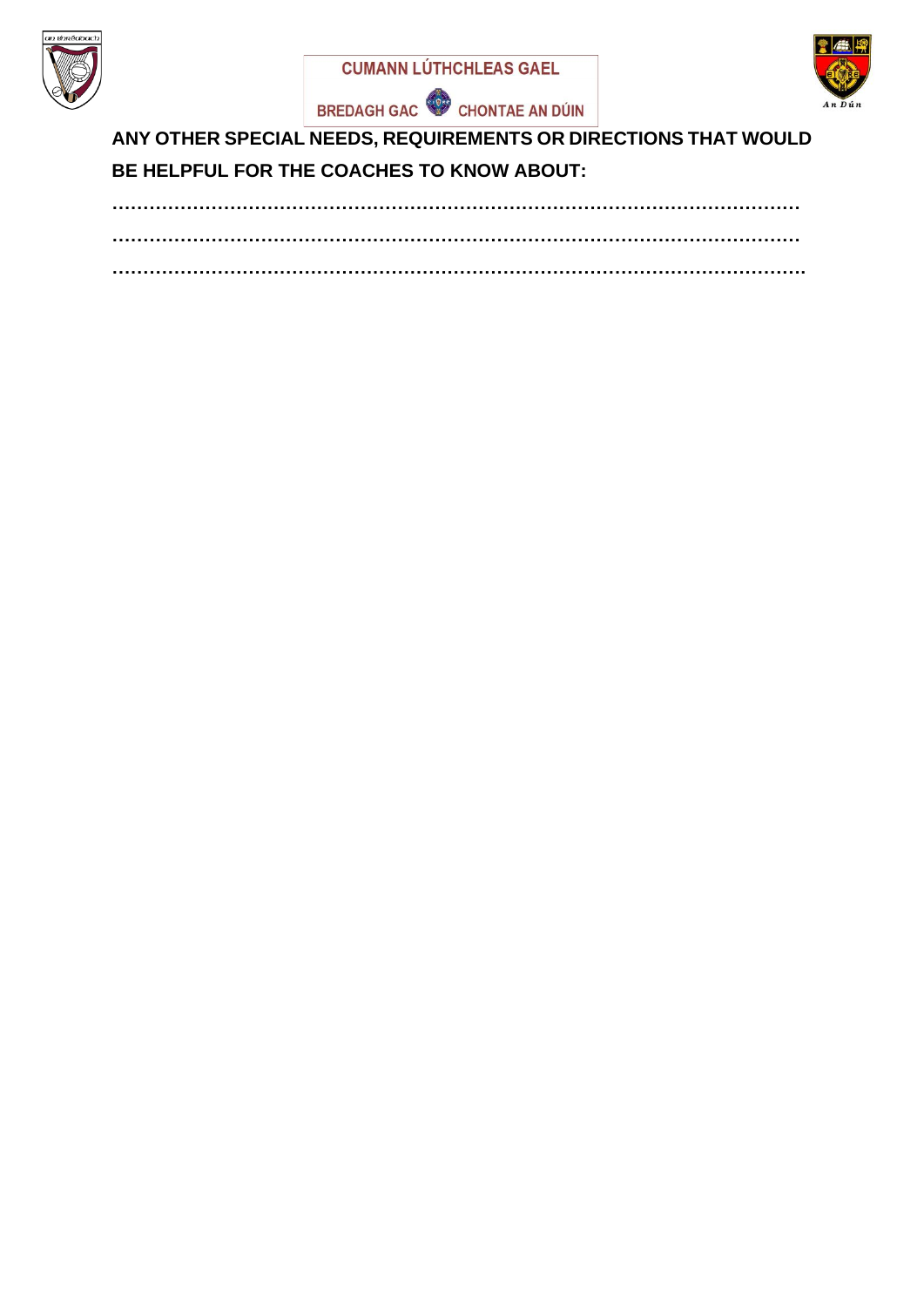



# BREDAGH GAC CHONTAE AN DÚIN

I will inform the coaches of any important changes to my child's health, medication or needs and also of any changes to our address or phone numbers given.

In the event of illness, having parental responsibility for the above named child, I give permission for medical treatment to administered where considered necessary by a nominated first aider, or by suitably qualified medical practitioners. If I cannot be contacted and my child should require emergency hospital treatment, I authorise a qualified medical practitioner to provide emergency treatment or medication.

# **I have been made aware that Bredagh GAC have developed a child protection policy and they are committed to ensuring the safety of my child by having:**

- **A coaches/volunteer charter**
- **Clear recruitment policy which includes vetting all coaches & volunteers**
- **A transport policy**
- **A photography policy**
- **An anti-bulling policy**
- **Disciplinary procedures**
- **A designated person for child protection**
- **Guidelines on confidentiality**

Bredagh GAC is committed to ensuring that any information gathered in relation to our youth academies meets the specific responsibilities as set out in the Data Protection Act 1998. Bredagh GAC's development officer will store the above information on their youth academy data base for a maximum of 12 months before re-registering the player if still associated with the club. (see appendix 14 of the Bredagh GAC Child Protection Policy for further details)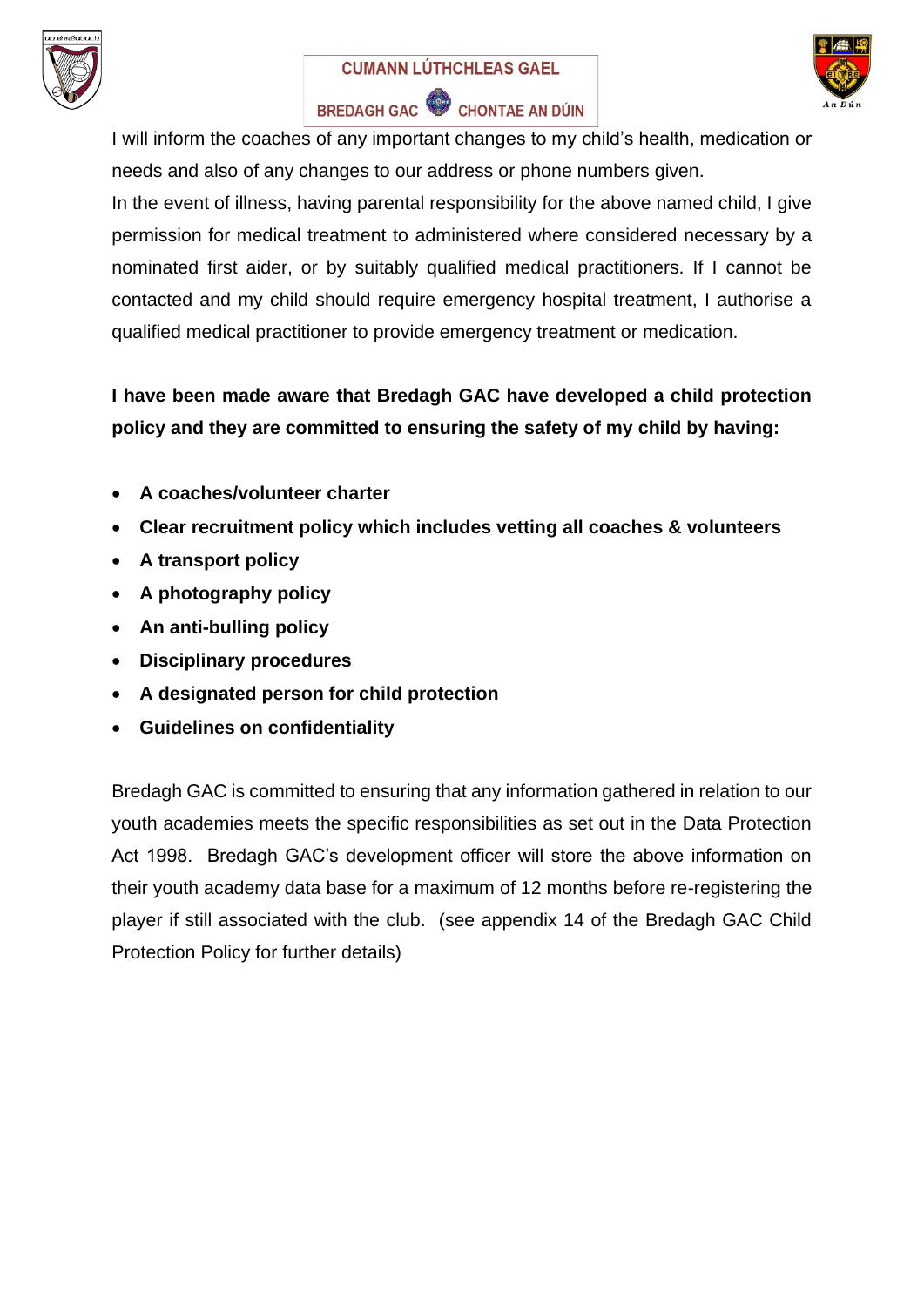





I confirm that all details are correct to the best of my knowledge and I am able to give parental consent for my child to participate in and travel to all activities.\*

Signature …………………………………………………… Parent/Guardian

Print Name …………………………………………………..

Date ……………………..

# **Please return this form to the relevant Coach or Manager of your age group**

**\*** Parental consent is defined by the children (NI) Order 1995 Article 6 (i)

Natural mother always has parental responsibility.

Natural father gains parental responsibility:

- If married to the mother at the time of birth or subsequently marries her
- Through an agreement witnessed by solicitor or a Parental responsibility Order
- Post 15 April 2002 if the jointly register the baby's birth.

# **INFORMATION FOR PARENTS, TO BE ADDED TO CONSENT FORMS FOR AWAY TRIPS:**

I confirm that I have received the details of the above activity and consent to my child taking part in the visits and activities indicated. I acknowledge that the club will be liable in the event of any accident only if they have failed to take reasonable steps in their duty of care for my child during the trip. I understand that the staff have a common law duty to act in the capacity of a reasonably prudent parent.

I undertake to pay the required sums by the dates specified in the information and accept that in respect of any withdrawal from the trip, for whatever reason, there can be no refund of the whole or part of the payments unless the circumstances are covered by insurance.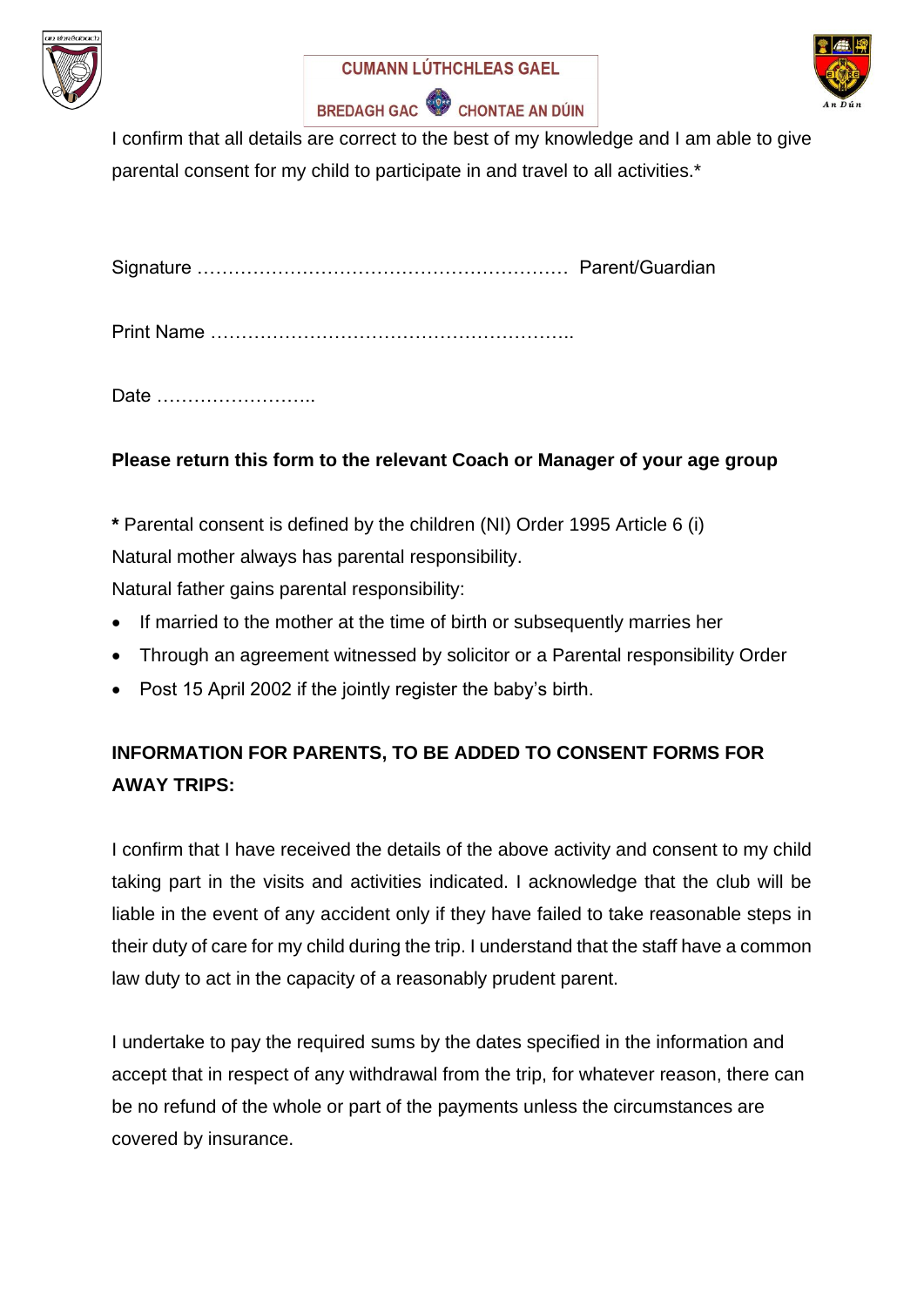





I have read the Code of Behaviour and agree that my child should abide by this whilst in the care of the club and I understand that a serious or continued breach of this code may result in my child being sent home early at my expense.

I will inform the coaches of any important changes to my child's health, medication or needs and also of any changes to our address or phone numbers given.

In the event of illness, having parental responsibility for the above named child, I give permission for medical treatment to administered where considered necessary by a nominated first aider, or by suitably qualified medical practitioners. If I cannot be contacted and my child should require emergency hospital treatment, I authorise a qualified medical practitioner to provide emergency treatment or medication.

| $\Box$ Yes |  |
|------------|--|
| $\Box$ No  |  |

**Photos may be taken at the event and parents will be informed if these are to be used on social media**

| I allow photos to be taken | $\Box$ Yes : |  |
|----------------------------|--------------|--|
|                            | $\Box$ No    |  |

**I do/not allow photos to be taken**

**Any contact with contagious or infectious diseases within the last four weeks?**

| $\Box$ Yes | If Yes, give details: |  |
|------------|-----------------------|--|
| $\Box$ No  |                       |  |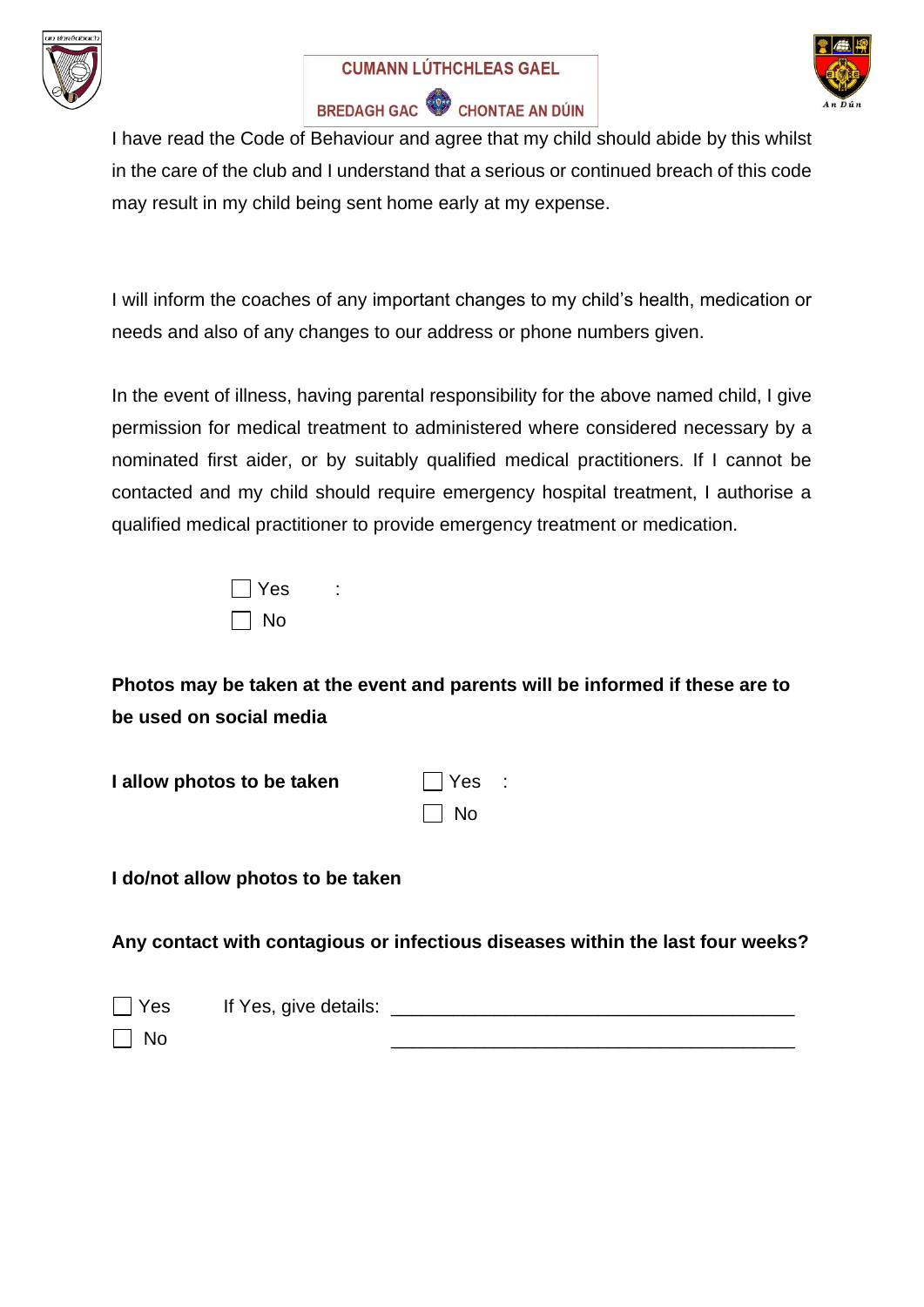



\_\_\_\_\_\_\_\_\_\_\_\_\_\_\_\_\_\_\_\_\_\_\_\_\_\_\_\_\_\_\_\_\_\_\_\_\_\_\_\_\_\_\_\_\_\_\_\_\_\_\_\_\_\_\_\_\_\_\_\_\_\_\_\_\_\_\_

\_\_\_\_\_\_\_\_\_\_\_\_\_\_\_\_\_\_\_\_\_\_\_\_\_\_\_\_\_\_\_\_\_\_\_\_\_\_\_\_\_\_\_\_\_\_\_\_\_\_\_\_\_\_\_\_\_\_\_\_\_\_\_\_\_\_\_

\_\_\_\_\_\_\_\_\_\_\_\_\_\_\_\_\_\_\_\_\_\_\_\_\_\_\_\_\_\_\_\_\_\_\_\_\_\_\_\_\_\_\_\_\_\_\_\_\_\_\_\_\_\_\_\_\_\_\_\_\_\_\_\_\_\_\_





**Please provide any special dietary requirements and the type of pain/flu medication that may be given.**

SIGNED (Parent/Guardian) …………………………………………………. DATE …………………..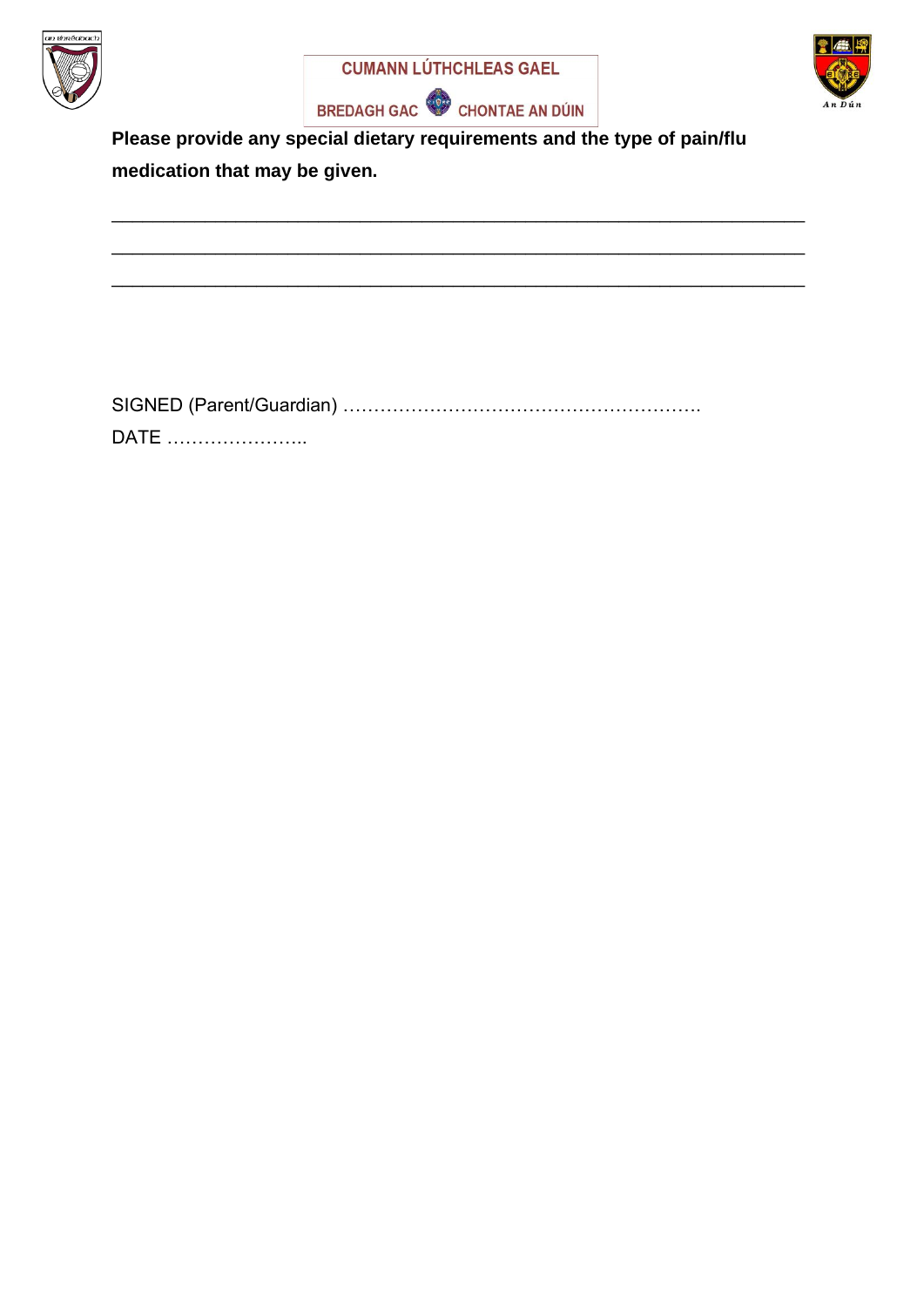





### **Appendix 2 Guidance on Away Trips**

# **TRAVEL COMPLETION FORM (COACHES)**

Please note that the following information must be collated from parental consent forms and passed to the juvenile secretary for club records to ensure the health and safety of all travelling away from home.

Please ensure parental consent is received prior to all trips or away challenge games requiring children to be absent for considerable hours/days.

*Please complete all sections*

| Date of intended trip              |
|------------------------------------|
|                                    |
| Reason for the Trip                |
| Name of Host Club/Venue            |
| Host club contact name             |
| Host club contact telephone number |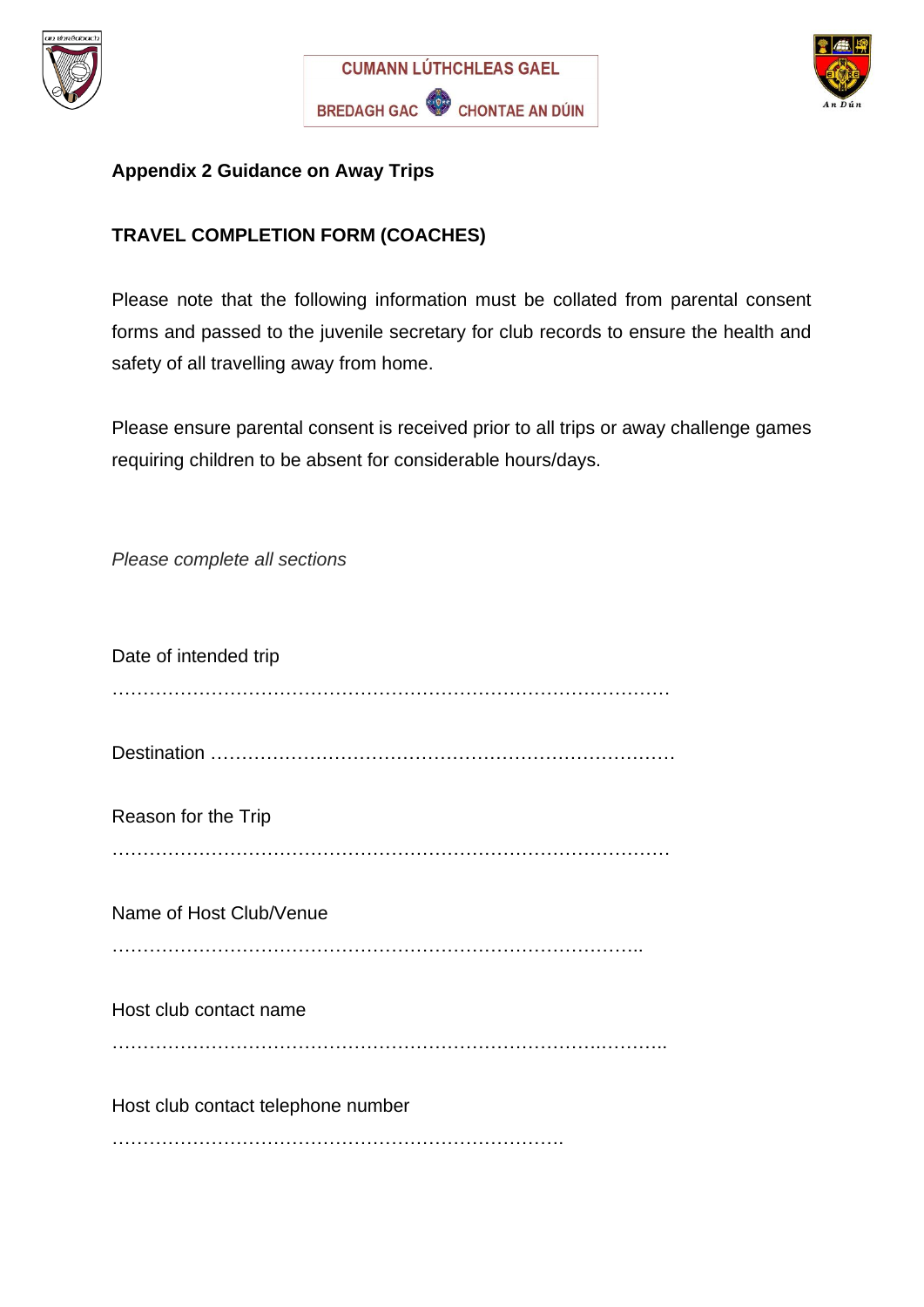





Which Bredagh team is travelling

…………………………………………………………………..

Confirm permission slips received from parents/carers

………………………………………….

Confirm consent forms received from parents/carers

……………………………………………

Confirm Code of Behaviour signed by parents/carers and players

………………………………

Number of children travelling

………………………………………………………

Number of Coaches /parent Mentors

………………………………………………